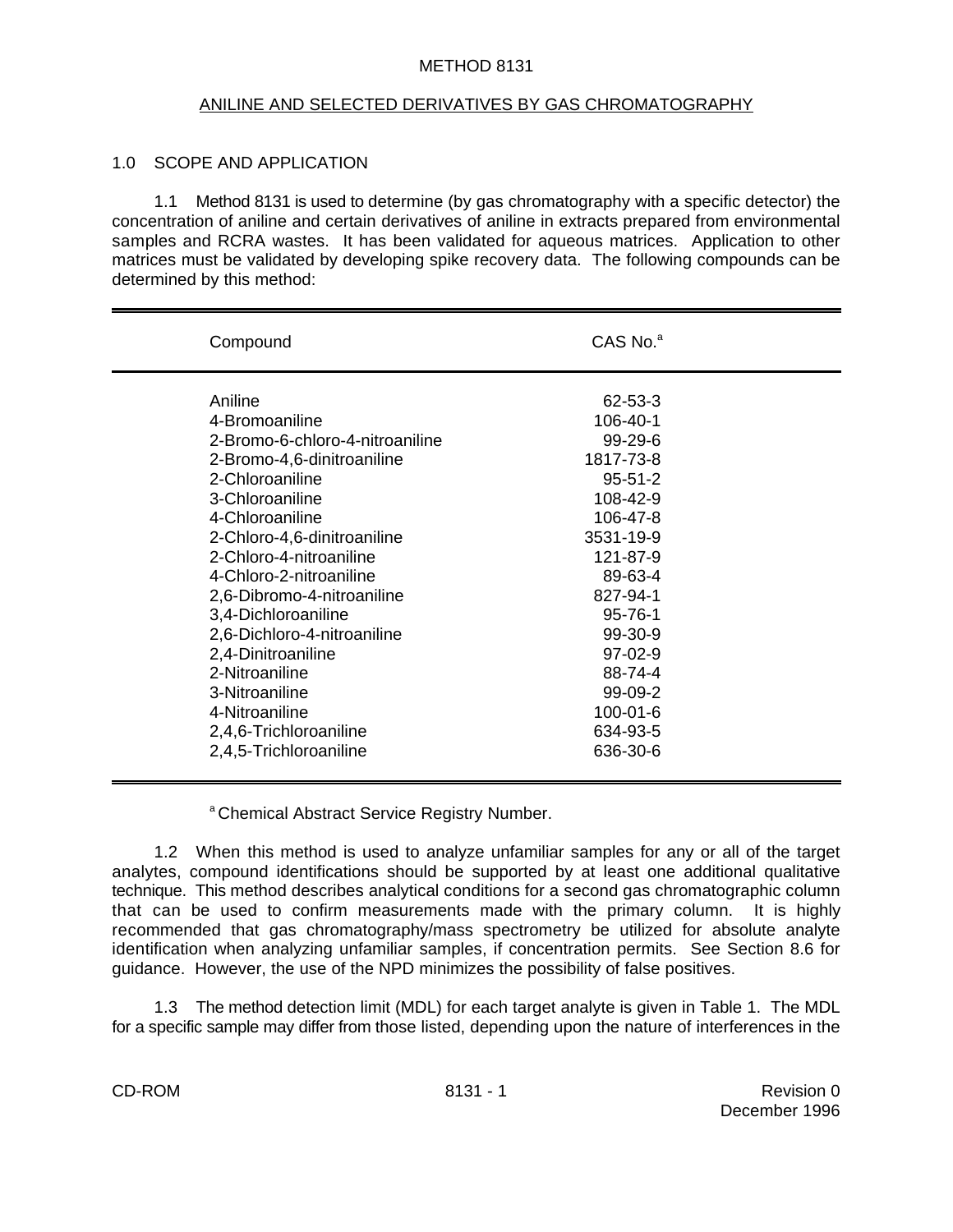sample matrix. Table 2 provides guidance on the calculation of estimated quantitation limits (EQLs) for various matrices.

1.4 Aniline and many aniline derivatives often result in erratic responses, thereby requiring frequent column maintenance and recalibration.

1.5 This method is restricted to use by or under the supervision of analysts experienced in the use of gas chromatography and in the interpretation of gas chromatograms. Each analyst must demonstrate the ability to generate acceptable results with this method using the procedure described in Sec. 8.2.

## 2.0 SUMMARY OF METHOD

2.1 A measured volume of aqueous sample, approximately 1 liter, is solvent extracted at basic pH according to Method 3510 (separatory funnel), Method 3520 (continuous liquid-liquid extraction), or other appropriate technique. Extraction from solid matrices may be performed using Methods 3540, 3541, 3545, or 3550, or other appropriate technique. Both neat and diluted organic liquids may be prepared by Method 3580 (waste dilution) and analyzed by direct injection.

2.2 If interferences are present, the extract may be cleaned up according to Method 3620, Florisil Column Cleanup. Gel Permeation Chromatography Cleanup (Method 3640) has also been validated for aniline and certain derivatives to remove high boiling material that causes chromatography problems.

2.3 The target analytes in the extract are determined by capillary gas chromatography with a nitrogen phosphorus detector (GC/NPD).

#### 3.0 INTERFERENCES

3.1 Refer to Methods 3500, 3600, and 8000.

3.2 Solvents, reagents, glassware, and other sample processing hardware may yield discrete artifacts and/or elevated baselines causing misinterpretation of gas chromatograms. All these materials must be demonstrated to be free from interferences under the conditions of the analysis, by analyzing reagent blanks.

3.2.1 Volumetric flasks and glassware used for making up calibration standards must be scrupulously cleaned. Clean all glassware as soon as possible after use by rinsing with the last solvent used in it. This should be followed by detergent washing with hot water and rinses with tap and distilled water. It should then be drained dry, and heated in a muffle furnace at  $400^{\circ}$ C for 15 to 30 min.

3.2.2 Some thermally stable materials may not be eliminated by this treatment. Solvent rinses with acetone and hexane may be substituted for the muffle furnace heating. Volumetric ware should not be heated in a muffle furnace. After drying and cooling, glassware should be sealed and stored in a clean environment to prevent any accumulation of dust or other contaminants. Store inverted or capped with aluminum foil.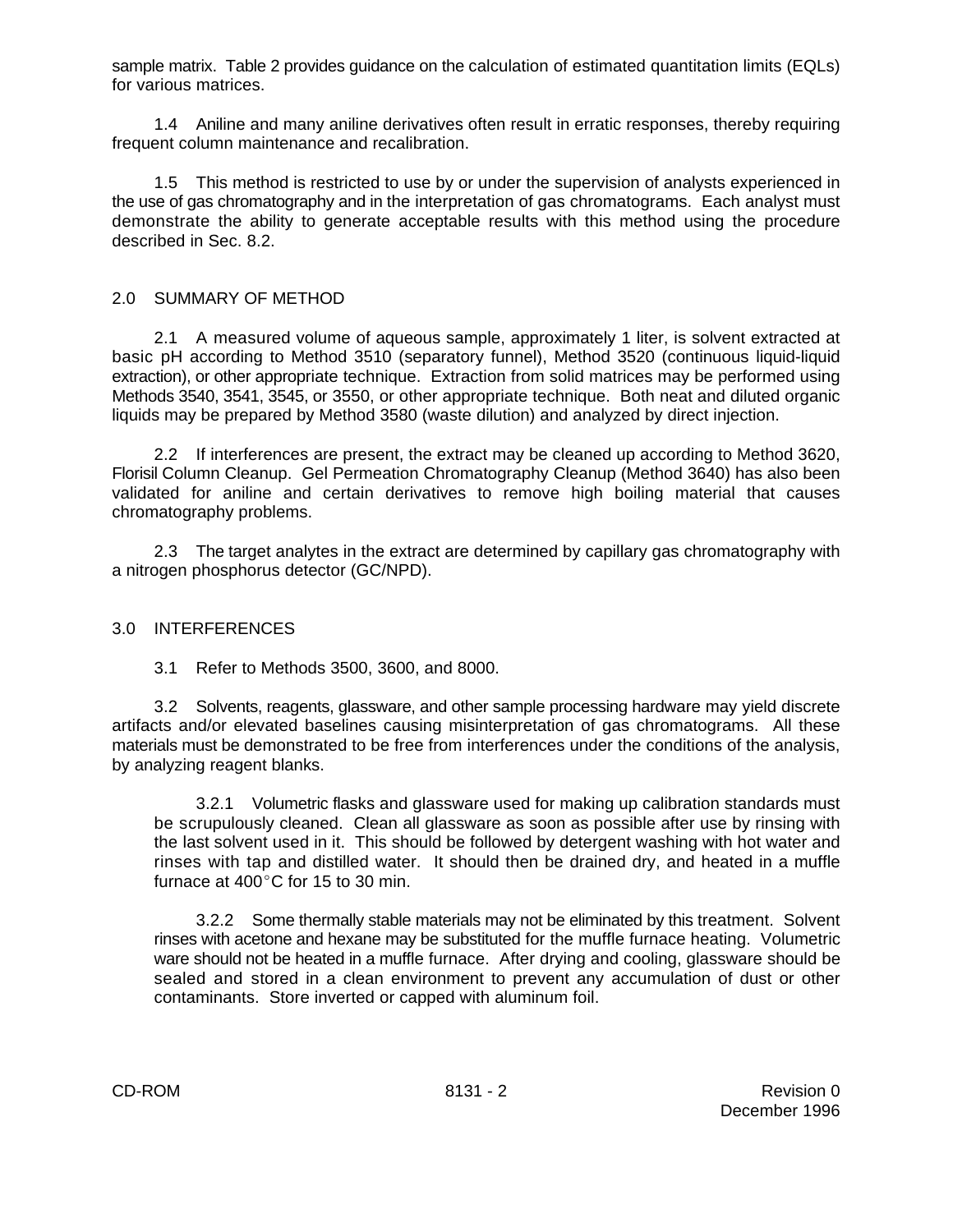3.3 Matrix interferences may be caused by contaminants that are coextracted from the sample. The extent of matrix interferences will vary considerably from sample to sample. The judicious use of one or more cleanup techniques as listed in Sec. 7.1.2 may be necessary to eliminate or minimize matrix interferences. The use of the NPD will help to minimize many of the interference problems.

3.4 Contamination by carryover can occur whenever high-concentration and low-concentration samples are sequentially analyzed. To reduce carryover, the syringe used for injection must be rinsed out between samples with solvent. Whenever an unusually concentrated sample is encountered, it should be followed by the analysis of a solvent blank to check for cross-contamination. Additional solvent blanks interspersed with the sample extracts should be considered whenever the analysis of a solvent blank indicates cross-contamination problems.

3.5 Retention time data for two capillary columns are found in Table 1. The SE-54 fused silica capillary column does not adequately resolve the following two pairs of compounds: 2-nitroaniline/2,4,6-trichloroaniline, and 4-nitroaniline/4-chloro-2-nitroaniline. Only partial resolution of 3-chloroaniline and 4-chloroaniline is achieved. Unless the purpose for the analysis can be served by reporting the sum of an unresolved pair, the alternate capillary column must be used for these compounds and to verify the absence of either compound in a pair. The alternate fused silica capillary column (SE-30) gives resolution of these compound pairs, but fails to resolve 2,6-dibromo-4-nitroaniline/2,4-dinitroaniline and gives only partial resolution of 3-chloroaniline/4-chloroaniline. Guidelines for selecting alternate capillary columns are given in Sec. 4.1.2.3.

## 4.0 APPARATUS AND MATERIALS

4.1 Gas chromatograph - an analytical system complete with gas chromatograph suitable for on-column splitless injections and all required accessories, including detector, analytical columns, recorder, gases, and syringes. A data system for measuring peak heights and/or peak areas is recommended.

4.2 Suggested GC columns

4.2.1 Column 1 - 30 m x 0.25 mm fused silica capillary column coated with SE-54 (J&W Scientific or equivalent). The outlet end of the fused silica column should be threaded through the burner tip of the NPD to within 2 to 4 mm from the flame jet in order to minimize losses of anilines.

4.2.2 Column 2 - 30 m x 0.25 mm fused silica capillary column coated with SE-30 (J&W Scientific or equivalent).

4.2.3 The fused silica capillary columns will not resolve certain pairs of aniline compounds, as indicated in Sec. 1.3 and Table 1. Alternate capillary columns may be used if the relative standard deviations of responses for replicate injections meet the requirements of Sec. 8.2. The analyst should be aware of chromatographic peak shape as an indicator of method performance.

4.3 Detector - Nitrogen/Phosphorus (NPD) or equivalent [i.e., Alkali-Flame Detector (AFD) or Thermionic Specific Detector (TSD)].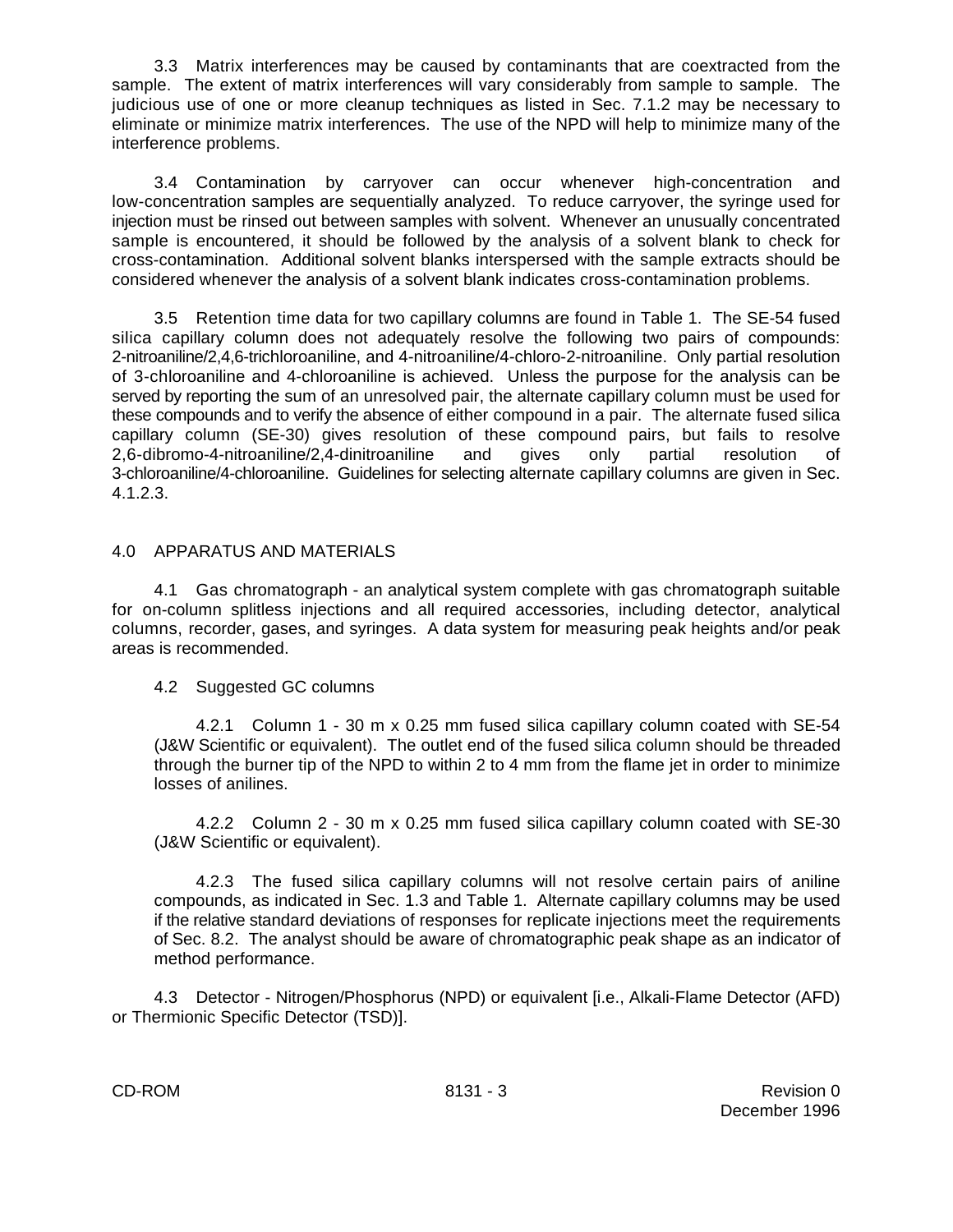4.4 Vials - sizes as appropriate, glass with polytetrafluoroethylene (PTFE)-lined screw-caps or crimp tops.

4.5 Balance - Analytical, capable of accurately weighing to the nearest 0.0001 g.

4.6 Glassware - refer to the applicable 3500 and 3600 series methods.

# 5.0 REAGENTS

5.1 Organic-free reagent water - All references to water in this method refer to organic-free reagent water, as defined in Chapter One.

5.2 Reagent grade chemicals shall be used in all tests. Unless otherwise indicated, it is intended that all reagents shall conform to the specifications of the Committee on Analytical Reagents of the American Chemical Society, where such specifications are available. Other grades may be used, provided it is first ascertained that the chemicals are of sufficiently high purity to permit their use without affecting the accuracy of the determinations.

5.3 Reagents for sample preservation

5.3.1 Sodium hydroxide, NaOH - (1.0 M in organic-free reagent water).

5.3.2 Sulfuric acid,  $H_2SO_4$  - concentrated, specific gravity 1.84.

5.4 Solvents - All solvents must be pesticide quality or equivalent.

5.4.1 Acetone,  $CH<sub>3</sub>COCH<sub>3</sub>$ 

5.4.2 Toluene,  $C_6H_5CH_3$ 

5.4.3 Refer to the applicable 3500 and 3600 series methods.

5.5 Stock standard solutions (1000 mg/L) - Stock standard solutions can be prepared from pure standard materials or purchased as certified solutions.

5.5.1 Prepare stock standard solutions by accurately weighing about 0.0100 grams of pure materials. Dissolve the material in pesticide quality toluene and dilute to volume in a 10 mL volumetric flask. Larger volumes can be used at the convenience of the analyst. If compound purity is certified at 96% or greater, the weight can be used without correction to calculate the concentration of the stock standard. Commercially prepared stock standards can be used at any concentration if they are certified by the manufacturer or by an independent source.

5.5.2 Transfer the stock standard solutions into PTFE-sealed bottles. Store at  $4^{\circ}$ C and protect from light. Stock standard solutions should be checked frequently for signs of degradation or evaporation, especially just prior to preparing calibration standards from them.

5.5.3 Stock standard solutions must be replaced after six months, or sooner if comparison with check standards indicates a problem.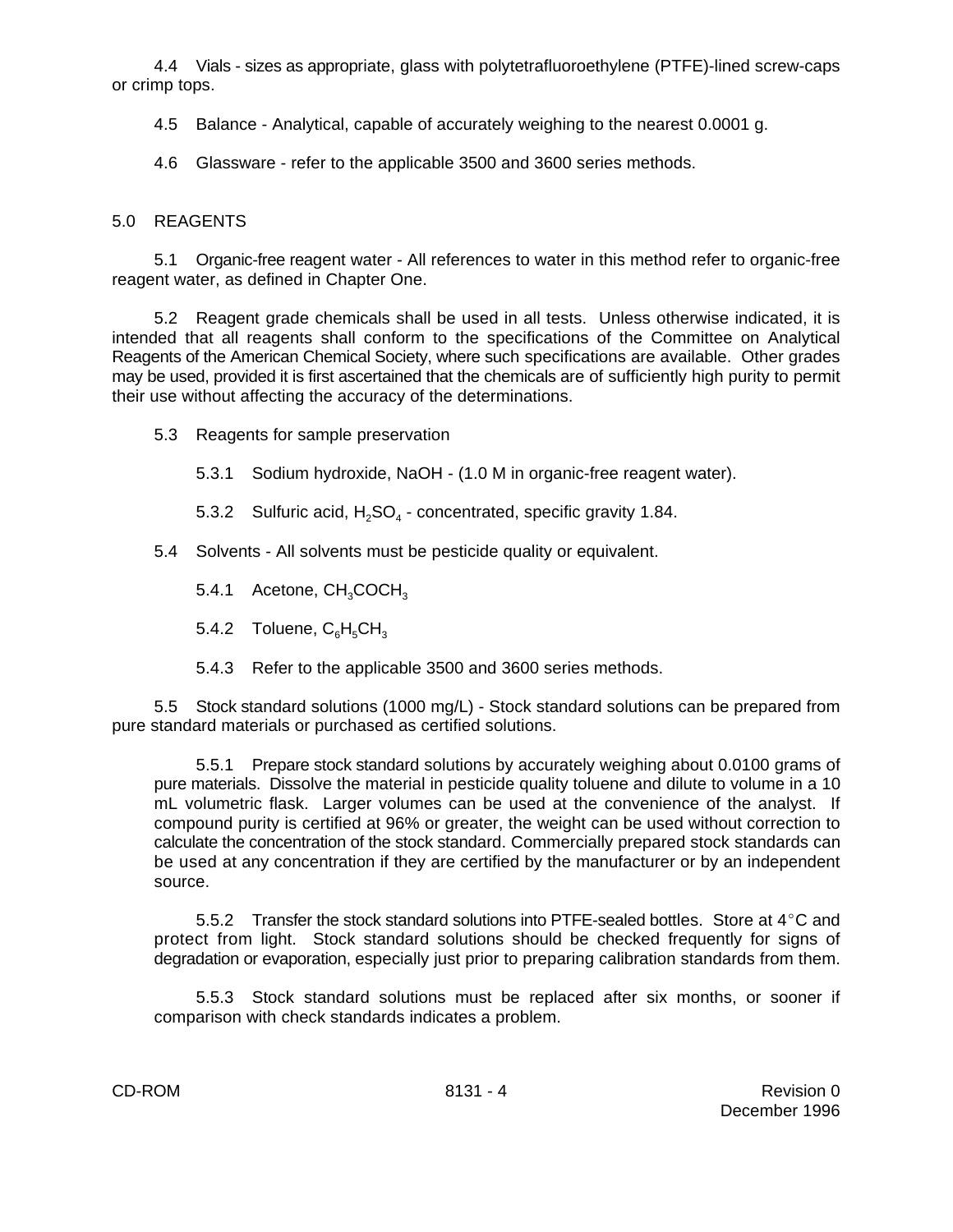5.6 Working standard solutions - Prepare working standards weekly by adding volumes of one or more stock standards to a volumetric flask and diluting to volume with toluene. Prepare at least five different concentrations to cover the expected concentration range of the samples. Aniline and derivatives are not as stable as many of the common semivolatile organics, therefore, their responses must be closely monitored.

#### 6.0 SAMPLE COLLECTION, PRESERVATION AND HANDLING

6.1 See the introductory material to this chapter, Organic Analytes, Sec. 4.1.

6.2 The samples must be iced or refrigerated at  $4^{\circ}$ C from the time of collection until extraction. For chlorinated waste, immediately add 35 mg sodium thiosulfate per part per million of free chlorine per liter.

6.3 Adjust the pH of the sample to 6 to 8 with sodium hydroxide or sulfuric acid immediately after sampling.

#### 7.0 PROCEDURE

7.1 Extraction and cleanup

7.1.1 Refer to Chapter Two and Method 3500 for guidance on choosing the appropriate extraction procedure. In general, water samples are extracted at a pH > 11 with methylene chloride, using either Methods 3510 or 3520. Solid samples are extracted using either Methods 3540, 3541, 3545, or 3550 with methylene chloride/acetone (1:1) as the extraction solvent. Prepare waste liquids (non-aqueous) by Method 3580 (Waste Dilution).

7.1.2 If necessary, the samples may be cleaned up using Method 3620 (Florisil) and/or Method 3640 (Gel Permeation Chromatography). See Chapter Two, Sec. 2.3 and Method 3600 for general guidance on cleanup and method selection. Method 3660 is used for sulfur removal.

7.1.3 Prior to gas chromatographic analysis by NPD, the extraction solvent must exchanged into toluene by adding 3 - 4 mL of toluene to the vial just prior to the final concentration by nitrogen blowdown.

7.2 Chromatographic conditions (recommended)

| Column 1:<br>Carrier gas:<br>Carrier gas flow rate:<br>Temperature program: | SE-54 Fused Silica 30 m x 0.25 mm<br>Helium<br>28.5 cm/sec at room temperature<br>Initial temperature 80°C for 4 min<br>80°C to 230°C at 4°C/min<br>Hold at $230^{\circ}$ C for 4 min |
|-----------------------------------------------------------------------------|---------------------------------------------------------------------------------------------------------------------------------------------------------------------------------------|
| Column 2:                                                                   | SE-30 Fused Silica 30 m x 0.25 mm                                                                                                                                                     |
| Carrier gas:                                                                | Helium                                                                                                                                                                                |
| Flow rate:                                                                  | 30 cm/sec at room temperature                                                                                                                                                         |
| Temperature program:                                                        | Initial temperature 80°C for 4 min                                                                                                                                                    |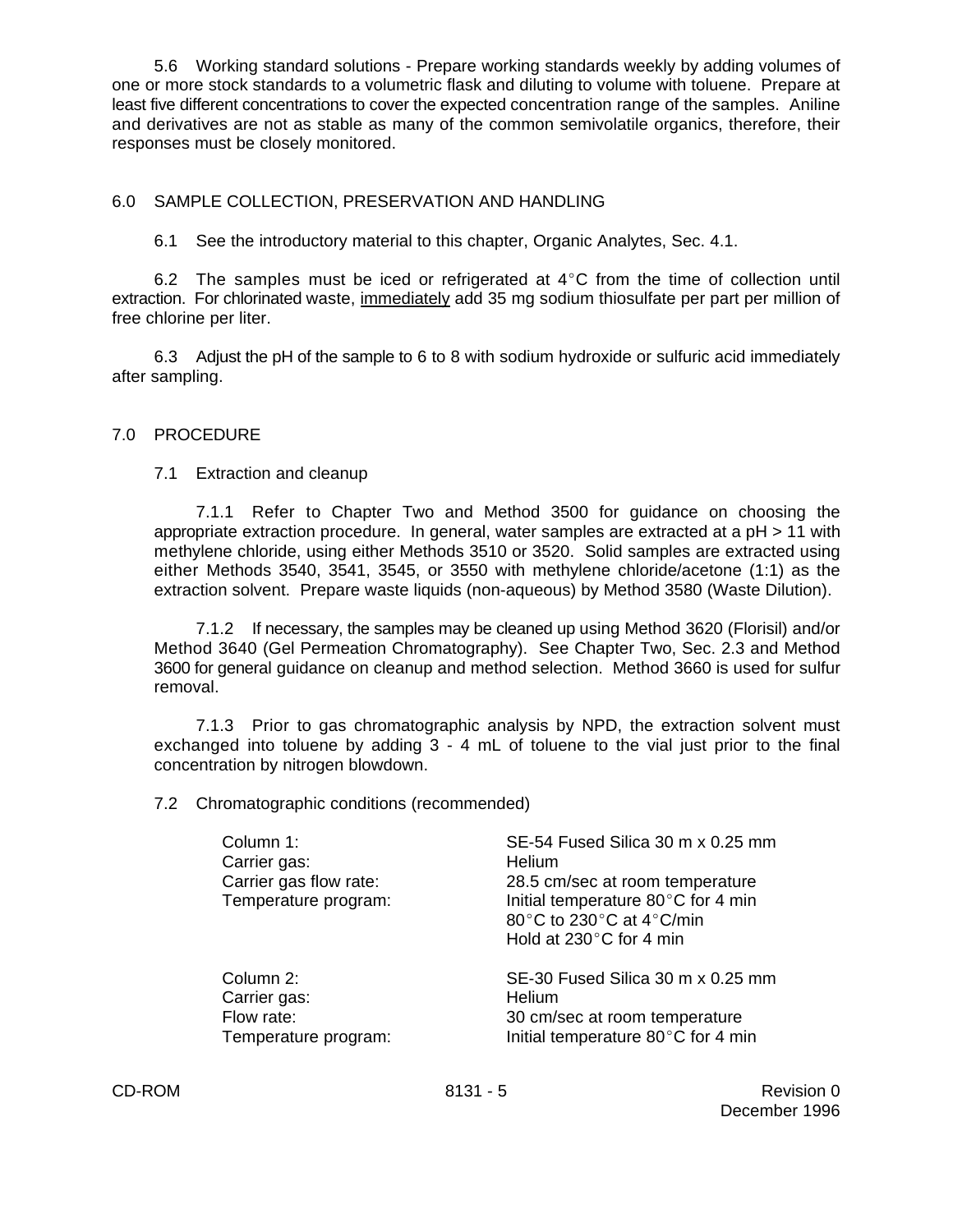Chromatographic conditions should be optimized to give separation equivalent to that shown in Table 1.

#### 7.3 Calibration

7.3.1 Prepare calibration standards using the procedures in Section 5.0. Refer to Method 8000 for proper calibration procedures. The procedure for internal or external calibration may be used. Aniline and many aniline derivatives often result in erratic responses, thereby requiring frequent column maintenance and recalibration.

7.3.2 Refer to Method 8000 for the establishment of retention time windows.

7.4 Gas chromatographic analysis of samples

7.4.1 Method 8000 provides instructions on the analysis sequence, appropriate dilutions, establishing daily retention time windows, and identification criteria.

7.4.2 Automatic injections of 1 µL are recommended. Manual injections of no more than 2 µL may be used if the analyst demonstrates quantitation precision of  $\leq 10$  percent relative standard deviation. The solvent flush technique may be used if the amount of solvent is kept at a minimum. If the internal standard calibration technique is used, add 10 µL of the internal standard to each 1 mL of sample extract prior to injection.

7.4.3 Tentative identification of an analyte occurs when a peak from a sample extract falls within the daily retention time window.

7.4.4 Record the volume injected to the nearest 0.05 µL and the resulting peak size in peak height or area units. Using either the internal or the external calibration procedure (Method 8000), determine the identity and the quantity of each component peak in the sample chromatogram which corresponds to the compounds used for calibration purposes. See Method 8000 for calculation equations.

7.4.5 If the responses exceed the linear range of the system, dilute the extract and reanalyze. Peak height measurements are recommended over peak area integration when overlapping peaks cause errors in area integration.

7.4.6 If partially overlapping or coeluting peaks are found, change columns or employ a GC/MS technique (see Sec. 8.6 and Method 8270). Interferences that prevent analyte identification and/or quantitation may be removed by the cleanup techniques mentioned above.

7.4.7 If the peak response is less than 2.5 times the baseline noise level, the validity of the quantitative result may be questionable. The analyst should consult with the source of the sample to determine whether further concentration of the sample is warranted.

7.5 Instrument maintenance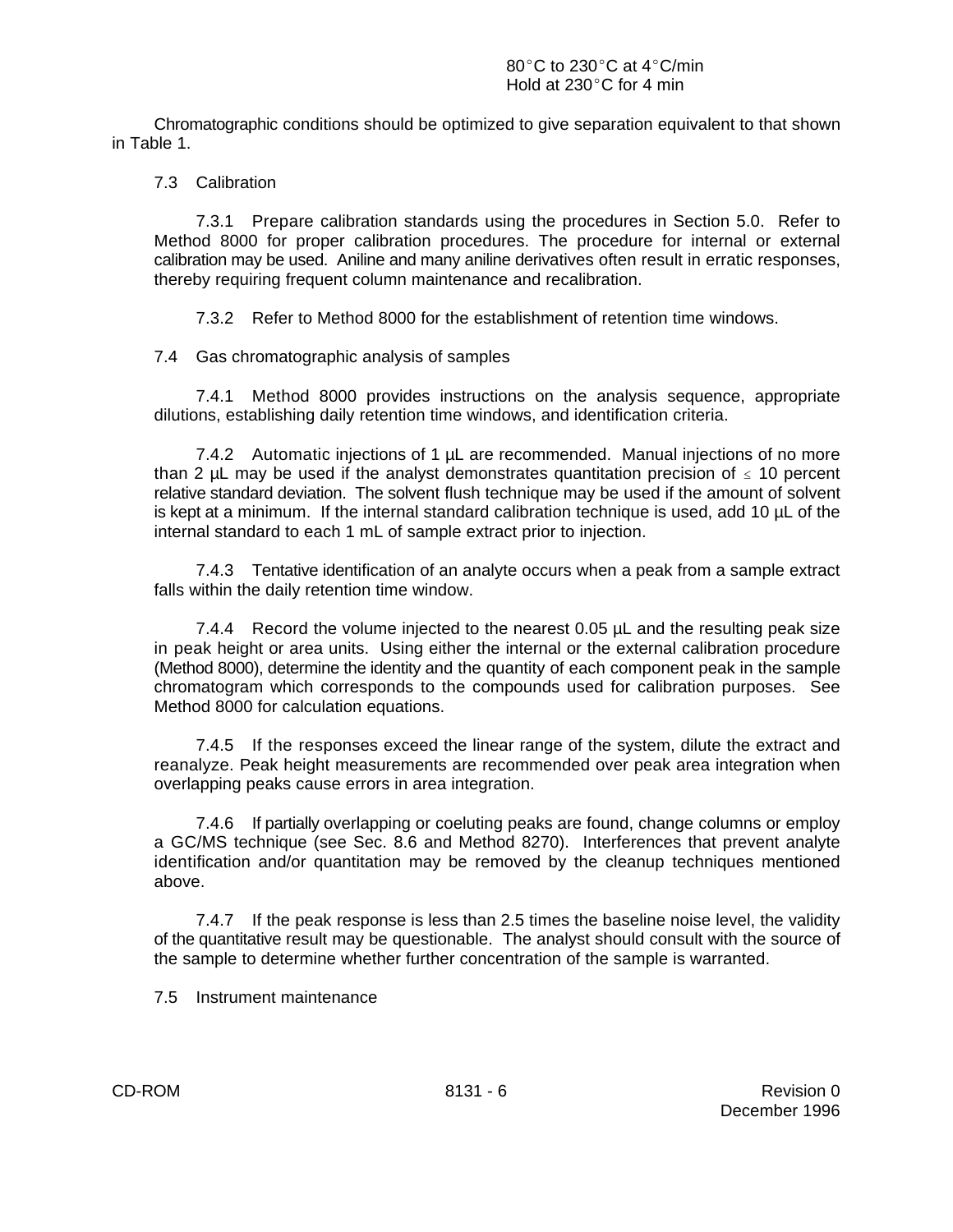7.5.1 Injection of sample extracts from waste sites often leaves a high boiling residue in the injection port area, splitters, when used, and the injection port end of the chromatographic column. This residue affects chromatography in many ways (i.e., peak tailing, retention time shifts, analyte degradation, etc.) and, therefore, instrument maintenance is very important. Residue buildup in a splitter may limit flow through one leg and therefore change the split ratios. If this occurs during an analytical run, the quantitative data may be incorrect. Proper cleanup techniques will minimize the problem and instrument QC will indicate when instrument maintenance is required.

7.5.2 Suggested chromatograph maintenance - See Sec. 7.0 of Method 8000 for guidance on corrective action for capillary columns and the injection port.

7.6 GC/MS confirmation

7.6.1 GC/MS techniques should be judiciously employed to support qualitative identifications made with this method. Follow the GC/MS operating requirements specified in Method 8270. Ensure that there is sufficient concentration of the analyte(s) to be confirmed, in the extract for GC/MS analysis.

7.6.2 When available, chemical ionization mass spectra may be employed to aid in the qualitative identification process.

7.6.3 To confirm an identification of a compound, the background corrected mass spectrum of the compound must be obtained from the sample extract and must be compared with a mass spectrum from a stock or calibration standard analyzed under the same chromatographic conditions. At least 20 ng of material should be injected into the GC/MS. The identification criteria specified in Method 8270 must be met for qualitative confirmation.

7.6.4 Should the MS procedure fail to provide satisfactory results, additional steps may be taken before reanalysis. These steps may include the use of alternate GC columns or additional sample cleanup.

#### 8.0 QUALITY CONTROL

8.1 Refer to Chapter One and Method 8000 for specific quality control (QC) procedures. Quality control procedures to ensure the proper operation of the various sample preparation and/or sample introduction techniques can be found in Methods 3500 and 5000. Each laboratory should maintain a formal quality assurance program. The laboratory should also maintain records to document the quality of the data generated.

8.2 Quality control procedures necessary to evaluate the GC system operation are found in Method 8000, Sec. 7.0 and include evaluation of retention time windows, calibration verification and chromatographic analysis of samples.

8.3 Initial Demonstration of Proficiency - Each laboratory must demonstrate initial proficiency with each sample preparation and determinative method combination it utilizes, by generating data of acceptable accuracy and precision for target analytes in a clean matrix. The laboratory must also repeat the following operations whenever new staff are trained or significant changes in instrumentation are made. See Method 8000, Sec. 8.0 for information on how to accomplish this demonstration.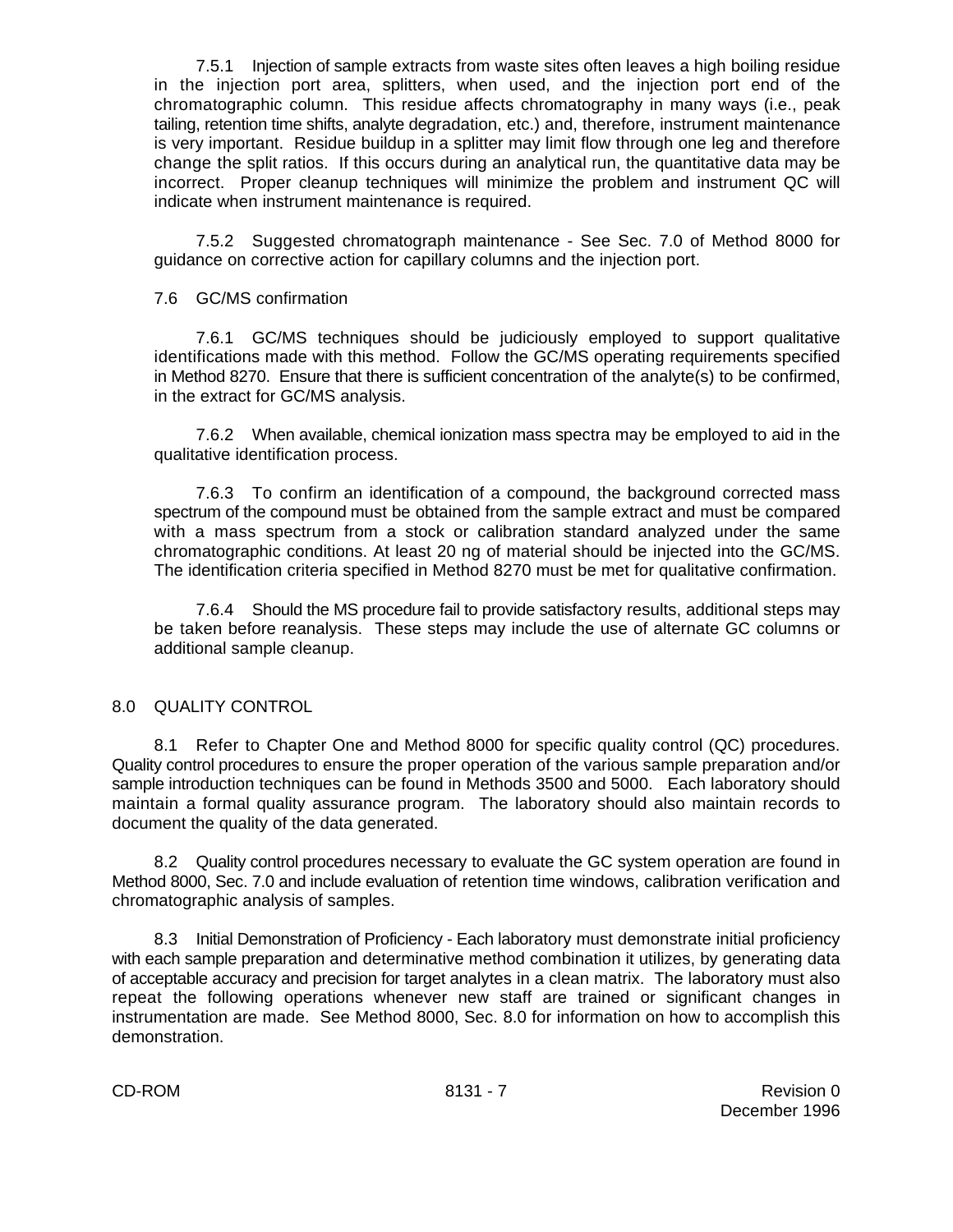8.4 Sample Quality Control for Preparation and Analysis - The laboratory must also have procedures for documenting the effect of the matrix on method performance (precision, accuracy, and detection limit). At a minimum, this includes the analysis of QC samples including a method blank, matrix spike, a duplicate, and a laboratory control sample (LCS) in each analytical batch and the addition of surrogates to each field sample and QC sample.

8.4.1 Before processing any samples, the analyst should demonstrate, through the analysis of a method blank, that interferences from the analytical system, glassware, and reagents are under control. Each time a set of samples is analyzed or there is a change in reagents, a method blank should be analyzed as a safeguard against chronic laboratory contamination. The blanks should be carried through all stages of sample preparation and measurement.

8.4.2 Documenting the effect of the matrix should include the analysis of at least one matrix spike and one duplicate unspiked sample or one matrix spike/matrix spike duplicate pair. The decision on whether to prepare and analyze duplicate samples or a matrix spike/matrix spike duplicate must be based on a knowledge of the samples in the sample batch. If samples are expected to contain target analytes, then laboratories may use one matrix spike and a duplicate analysis of an unspiked field sample. If samples are not expected to contain target analytes, laboratories should use a matrix spike and matrix spike duplicate pair.

8.4.3 A Laboratory Control Sample (LCS) should be included with each analytical batch. The LCS consists of an aliquot of a clean (control) matrix similar to the sample matrix and of the same weight or volume. The LCS is spiked with the same analytes at the same concentrations as the matrix spike. When the results of the matrix spike analysis indicate a potential problem due to the sample matrix itself, the LCS results are used to verify that the laboratory can perform the analysis in a clean matrix.

8.4.4 See Method 8000, Sec. 8.0 for the details on carrying out sample quality control procedures for preparation and analysis.

8.5 Surrogate recoveries - The laboratory must evaluate surrogate recovery data from individual samples versus the surrogate control limits developed by the laboratory. See Method 8000, Sec. 8.0 for information on evaluating surrogate data and developing and updating surrogate limits.

8.6 It is recommended that the laboratory adopt additional quality assurance practices for use with this method. The specific practices that are most productive depend upon the needs of the laboratory and the nature of the samples. Whenever possible, the laboratory should analyze standard reference materials and participate in relevant performance evaluation studies.

8.7 Data from systems that automatically identify target analytes on the basis of retention time or retention time indices should be reviewed by an experienced analyst before they are reported.

#### 9.0 METHOD PERFORMANCE

9.1 Table 1 provides MDLs calculated from the analysis of spiked water samples. Table 2 presents EQLs for various matrices.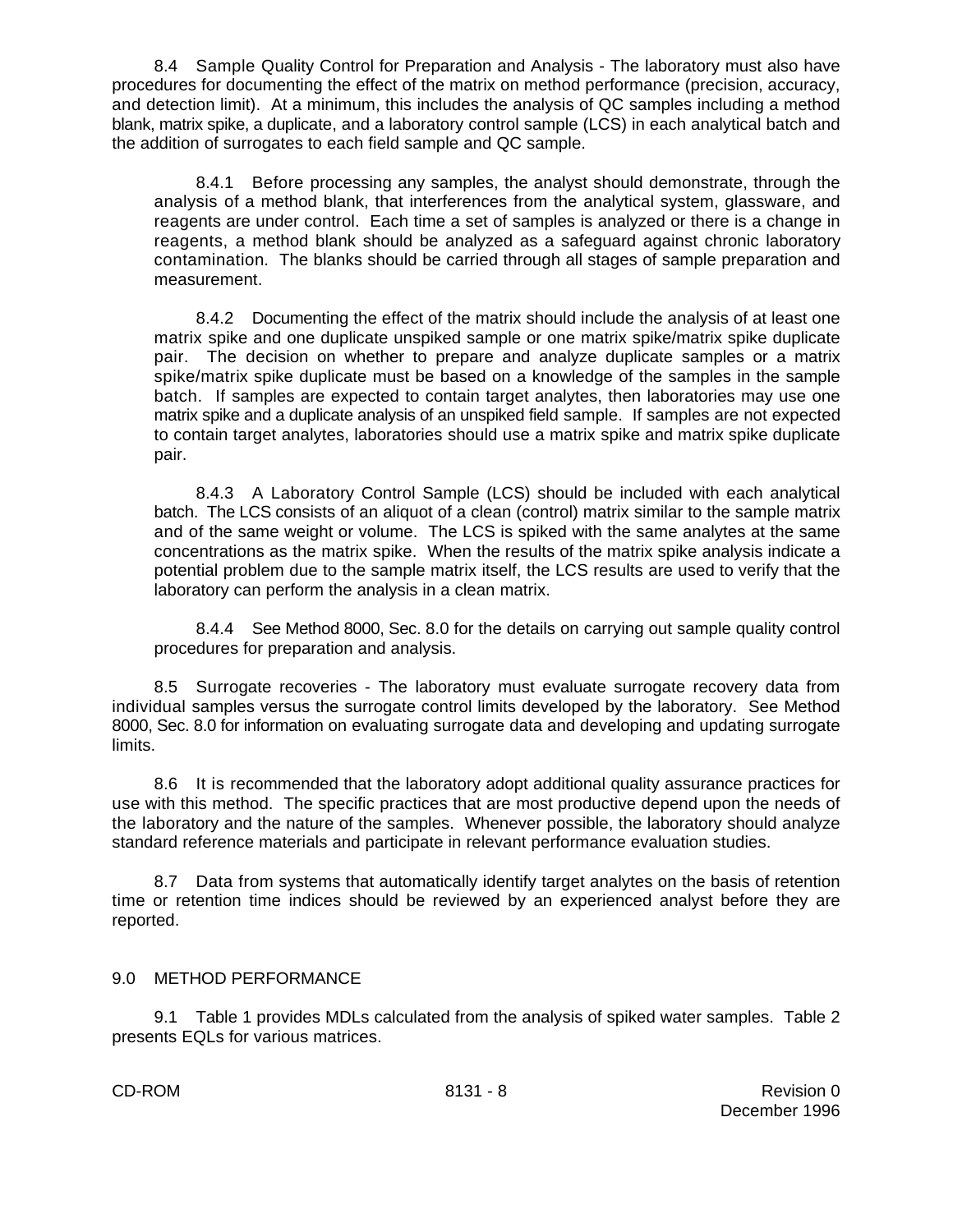9.2 The average recoveries presented in Table 3 were obtained in a single laboratory, using spiked wastewater samples. The standard deviation of the percent recovery is also included in Table 3.

9.3 This method has also been tested for linearity of recovery from spiked organic-free reagent water and has been demonstrated to be applicable over the concentration range from 3 x MDL to 300 x MDL with the following exceptions: 4-chloroaniline recovery was linear over the range 40-400  $\mu$ g/L (40-400 x MDL). Aniline recovery was linear over the range 40-800  $\mu$ g/L (16-320 x MDL).

### 10.0 REFERENCES

- 1. U.S. EPA Method 650, Aniline and Selected Substituted Derivatives.
- 2. Analytical Procedures for Aniline and Selected Derivatives in Wastewater and Sludge. Report for U.S. Environmental Protection Agency, Contract Number 68-03-2952.
- 3. Interagency Testing Committee: Receipt of Fourth Report and Request for Comments, Federal Register, June 1, 1979, V. 44, p. 31866-31889.
- 4. Burke, J.A., "Gas Chromatography for Pesticide Residue Analysis: Some Practical Aspects", Journal of the Association of Official Analytical Chemists, 48, 1037 (1965).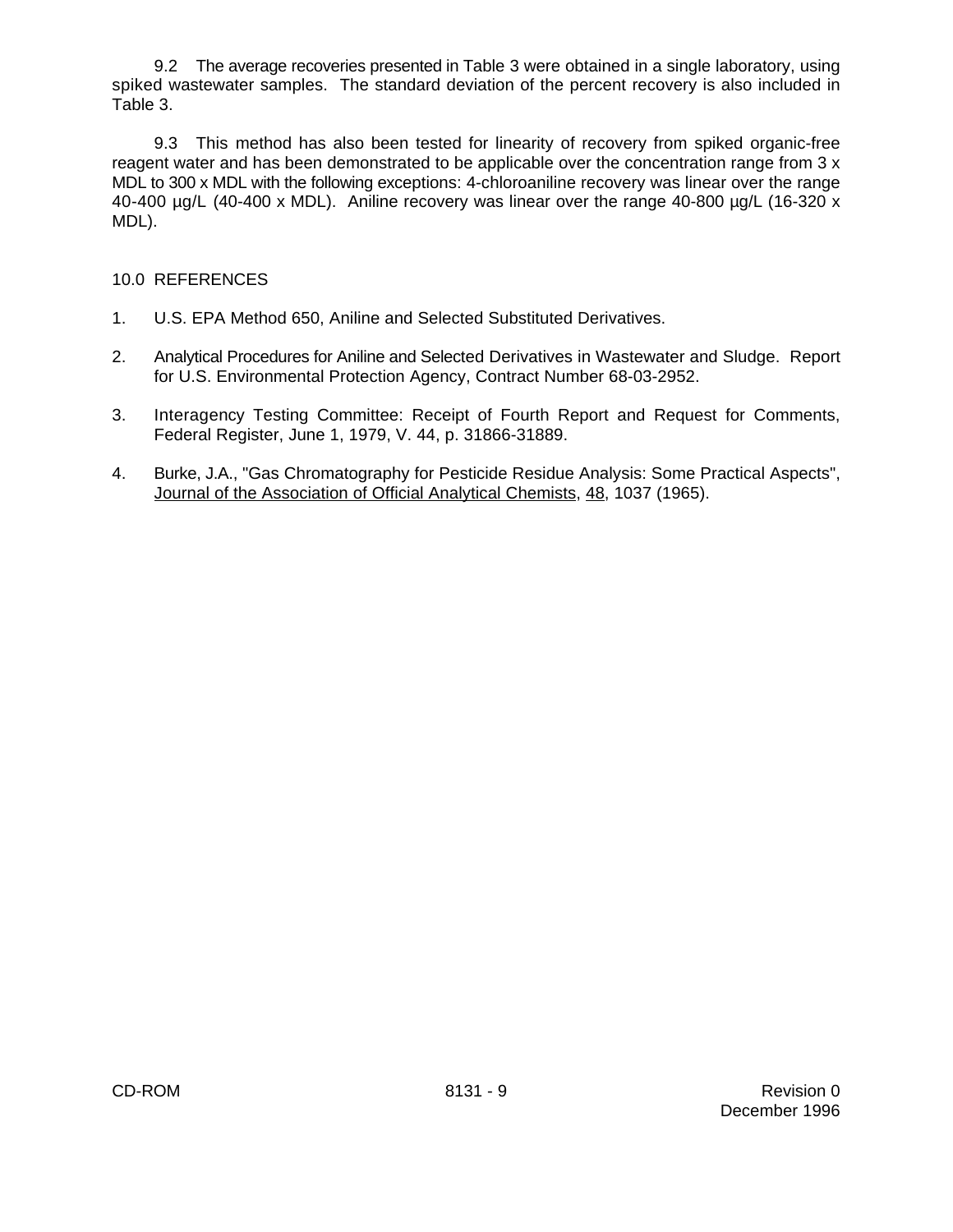#### TABLE 1

| Analyte                         | Column 1 | <b>Retention Time (min)</b><br>Column 2 | Method <sup>a</sup><br>Detection<br>Limit $(\mu g/L)$ |
|---------------------------------|----------|-----------------------------------------|-------------------------------------------------------|
|                                 |          |                                         |                                                       |
| Aniline                         | 7.5      | 6.3                                     | 2.3                                                   |
| 2-Chloroaniline                 | 12.1     | 7.1                                     | 1.4                                                   |
| 3-Chloroaniline                 | 14.6     | 9.0                                     | 1.8                                                   |
| 4-Chloroaniline                 | 14.7     | 9.1                                     | 0.66                                                  |
| 4-Chloroaniline                 | 18.0     | 12.1                                    | 4.6                                                   |
| 2-Nitroaniline                  | 21.9     | 15.6                                    | 1.0                                                   |
| 2,4,6-Trichloroaniline          | 21.9     | 16.3                                    | 5.8                                                   |
| 3,4-Dichloroaniline             | 22.7     | 16.6                                    | 3.2                                                   |
| 3-Nitroaniline                  | 24.5     | 18.0                                    | 3.3                                                   |
| 2,4,5-Trichloroaniline          | 26.3     | 20.4                                    | 3.0                                                   |
| 4-Nitroaniline                  | 28.3     | 21.7                                    | 11.0                                                  |
| 4-Chloro-2-nitroaniline         | 28.3     | 22.0                                    | 2.7                                                   |
| 2-Chloro-4-nitroaniline         | 31.2     | 24.8                                    | 3.2                                                   |
| 2,6-Dichloro-4-nitroaniline     | 31.9     | 26.0                                    | 2.9                                                   |
| 2-Bromo-6-chloro-4-nitroaniline | 34.8     | 28.8                                    | 3.4                                                   |
| 2-Chloro-4,6-dinitroaniline     | 37.1     | 30.1                                    | 3.6                                                   |
| 2,6-Dibromo-4-nitroaniline      | 37.6     | 31.6                                    | 3.8                                                   |
| 2,4-Dinitroaniline              | 38.4     | 31.6                                    | 8.9                                                   |
| 2-Bromo-4,6-dinitroaniline      | 39.8     | 33.4                                    | 3.7                                                   |

# RETENTION TIMES AND METHOD DETECTION LIMITS

<sup>a</sup> MDL based upon seven replicate determinations in organic-free reagent water.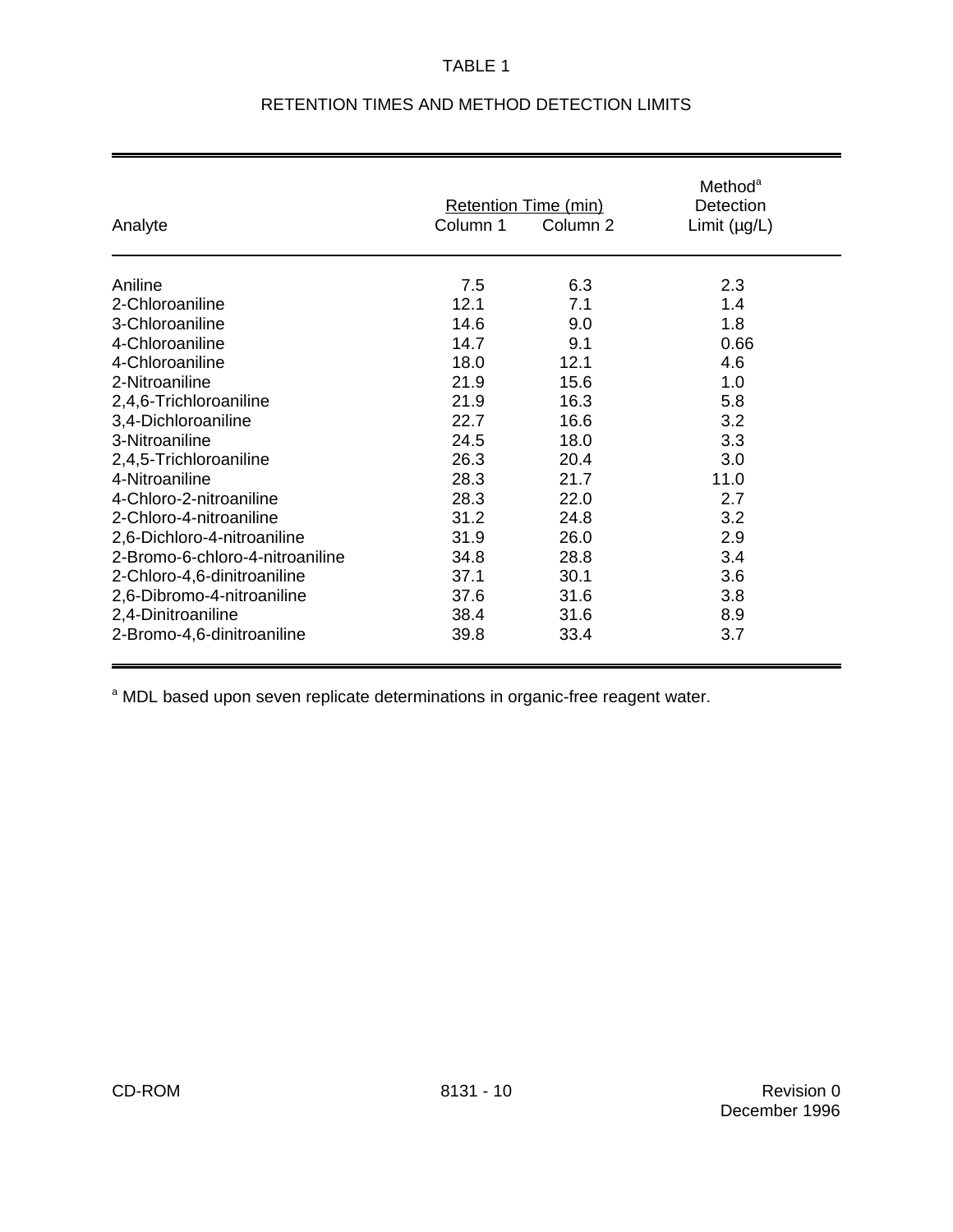#### TABLE 2

# ESTIMATED QUANTITATION LIMITS (EQL) FOR VARIOUS MATRICES<sup>a</sup>

| Matrix                                                | Factor <sup>b</sup> |
|-------------------------------------------------------|---------------------|
| Ground water                                          | 10                  |
| Low-concentration soil by sonication with GPC cleanup | 670                 |
| High-concentration soil and sludges by sonication     | 10,000              |
| Non-water miscible waste                              | 100,000             |

<sup>a</sup> Sample EQLs are highly matrix-dependent. The EQLs listed herein are provided for guidance and may not always be achievable.

 $E_{\text{L}} = [MDL \text{ for water (Table 1)}]$  times [Factor (Table 3)]. For nonaqueous samples, the factor is on a wet-weight basis.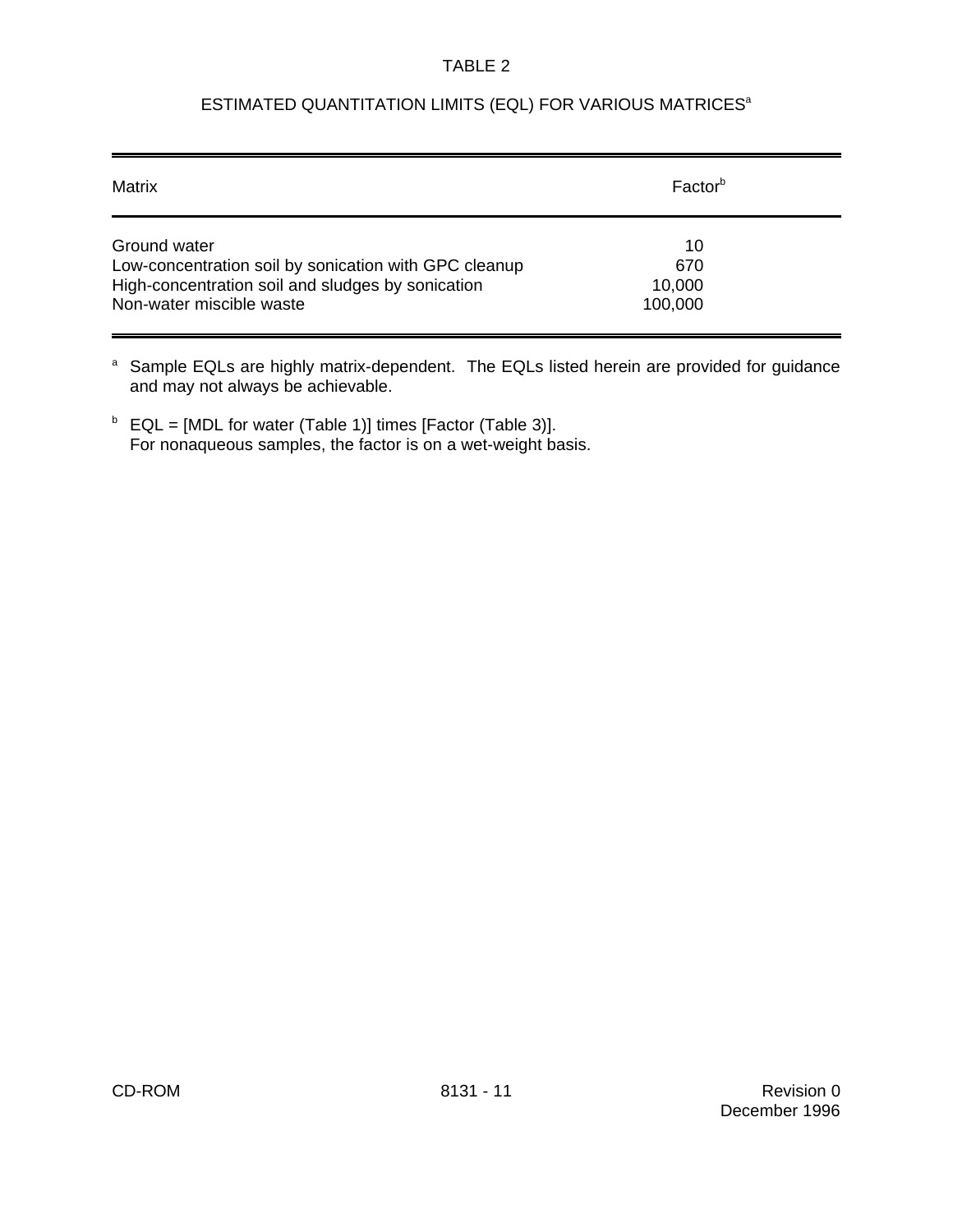# TABLE 3

| Compounds                       | Average<br>$\%$<br>Recovery | Standard<br>Deviation<br>% | Spike<br>Range<br>$(\mu g/L)$              |
|---------------------------------|-----------------------------|----------------------------|--------------------------------------------|
| Aniline                         | 70                          | 8.7                        | 100<br>8.0<br>$\overline{\phantom{a}}$     |
| 2-Chloroaniline                 | 88                          | 9.1                        | 100<br>4.0                                 |
| 3-Chloroaniline                 | 75                          | 10                         | 100<br>4.0                                 |
| 4-Chloroaniline                 | 64                          | 7.5                        | 100<br>4.0<br>$\overline{\phantom{a}}$     |
| 4-Bromoaniline                  | 78                          | 10                         | 16.0<br>160<br>$\qquad \qquad -$           |
| 3,4-Dichloroaniline             | 79                          | 13                         | 100<br>8.0<br>$\qquad \qquad \blacksquare$ |
| 2,4,6-Trichloroaniline          | 93                          | 15                         | 100<br>8.0<br>$\overline{\phantom{a}}$     |
| 2,4,5-Trichloroaniline          | 85                          | 12                         | 100<br>8.0<br>$\overline{\phantom{a}}$     |
| 2-Nitroaniline                  | 92                          | 14                         | 100<br>4.0                                 |
| 3-Nitroaniline                  | 80                          | 11                         | 8.0<br>100<br>$\overline{\phantom{a}}$     |
| 4-Nitroaniline                  | 94                          | 21                         | 8.0<br>100<br>$\overline{\phantom{a}}$     |
| 2,4-Dinitroaniline              | 93                          | 20                         | 16.0<br>160<br>$\qquad \qquad -$           |
| 4-Chloro-2-nitroaniline         | 94                          | 16                         | 100<br>8.0<br>$\overline{\phantom{a}}$     |
| 2-Chloro-4-nitroaniline         | 96                          | 16                         | 8.0<br>100<br>$\blacksquare$               |
| 2,6-Dichloro-4-nitroaniline     | 92                          | 12                         | 8.0<br>100<br>$\qquad \qquad \blacksquare$ |
| 2,6-Dibromo-4-nitroaniline      | 89                          | 13                         | 100<br>8.0<br>$\overline{\phantom{a}}$     |
| 2-Bromo-6-chloro-4-nitroaniline | 110                         | 16                         | 8.0<br>100<br>$\overline{\phantom{a}}$     |
| 2-Chloro-4,6-dinitroaniline     | 92                          | 17                         | 8.0<br>100<br>$\overline{\phantom{a}}$     |
| 2-Bromo-4,6-dinitroaniline      | 81                          | 14                         | 100<br>8.0                                 |

# SINGLE OPERATOR ACCURACY AND PRECISION

A total of forty-eight (48) samples comprising four (4) different matrix types were used for this study.